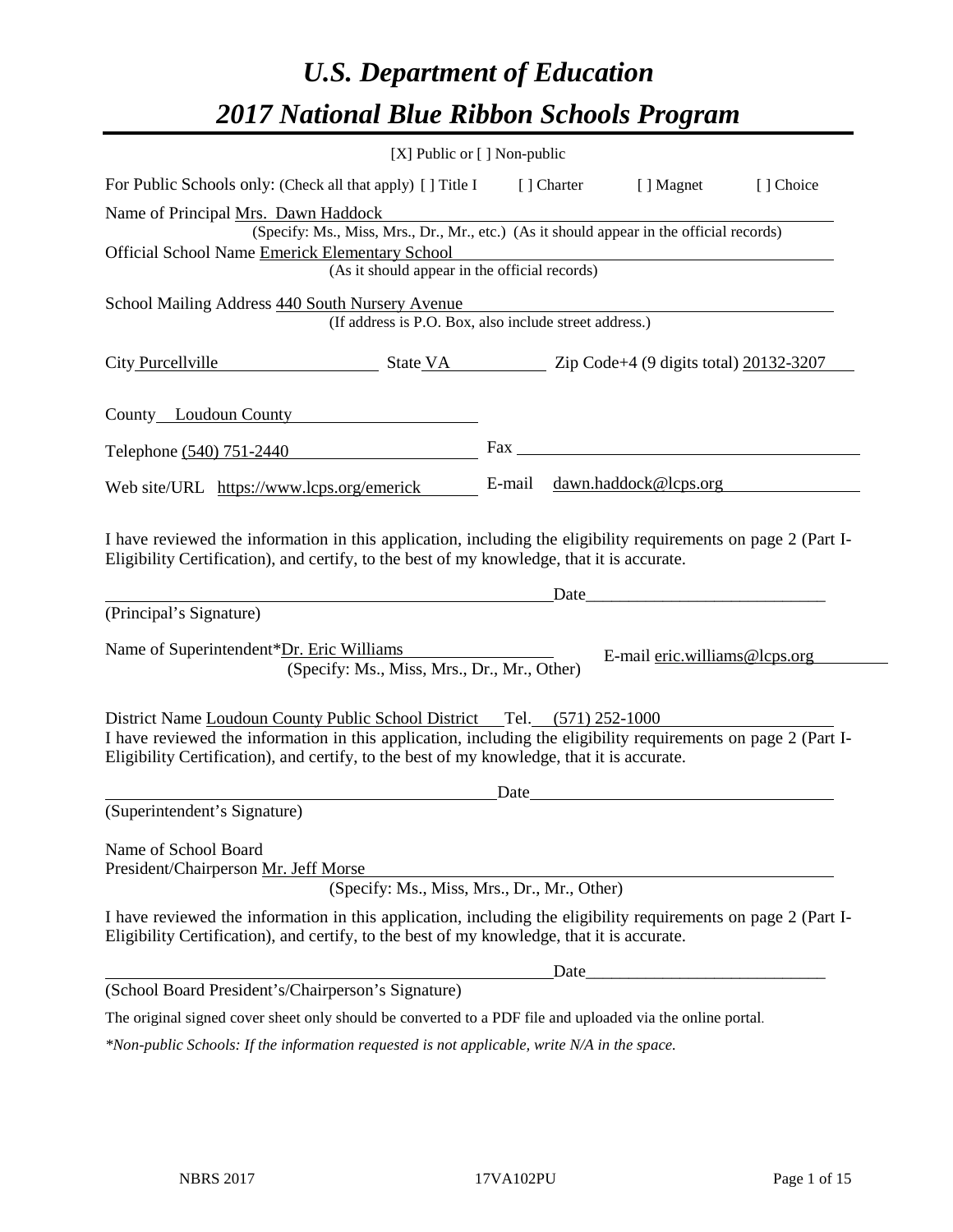The signatures on the first page of this application (cover page) certify that each of the statements below, concerning the school's eligibility and compliance with U.S. Department of Education and National Blue Ribbon Schools requirements, are true and correct.

- 1. The school configuration includes one or more of grades K-12. (Schools on the same campus with one principal, even a K-12 school, must apply as an entire school.)
- 2. All nominated public schools must meet the state's performance targets in reading (or English language arts) and mathematics and other academic indicators (i.e., attendance rate and graduation rate), for the all students group and all subgroups, including having participation rates of at least 95 percent using the most recent accountability results available for nomination.
- 3. To meet final eligibility, all nominated public schools must be certified by states prior to September 2017 in order to meet all eligibility requirements. Any status appeals must be resolved at least two weeks before the awards ceremony for the school to receive the award.
- 4. If the school includes grades 7 or higher, the school must have foreign language as a part of its curriculum.
- 5. The school has been in existence for five full years, that is, from at least September 2011 and each tested grade must have been part of the school for the past three years.
- 6. The nominated school has not received the National Blue Ribbon Schools award in the past five years: 2012, 2013, 2014, 2015, or 2016.
- 7. The nominated school has no history of testing irregularities, nor have charges of irregularities been brought against the school at the time of nomination. The U.S. Department of Education reserves the right to disqualify a school's application and/or rescind a school's award if irregularities are later discovered and proven by the state.
- 8. The nominated school has not been identified by the state as "persistently dangerous" within the last two years.
- 9. The nominated school or district is not refusing Office of Civil Rights (OCR) access to information necessary to investigate a civil rights complaint or to conduct a district-wide compliance review.
- 10. The OCR has not issued a violation letter of findings to the school district concluding that the nominated school or the district as a whole has violated one or more of the civil rights statutes. A violation letter of findings will not be considered outstanding if OCR has accepted a corrective action plan from the district to remedy the violation.
- 11. The U.S. Department of Justice does not have a pending suit alleging that the nominated school or the school district as a whole has violated one or more of the civil rights statutes or the Constitution's equal protection clause.
- 12. There are no findings of violations of the Individuals with Disabilities Education Act in a U.S. Department of Education monitoring report that apply to the school or school district in question; or if there are such findings, the state or district has corrected, or agreed to correct, the findings.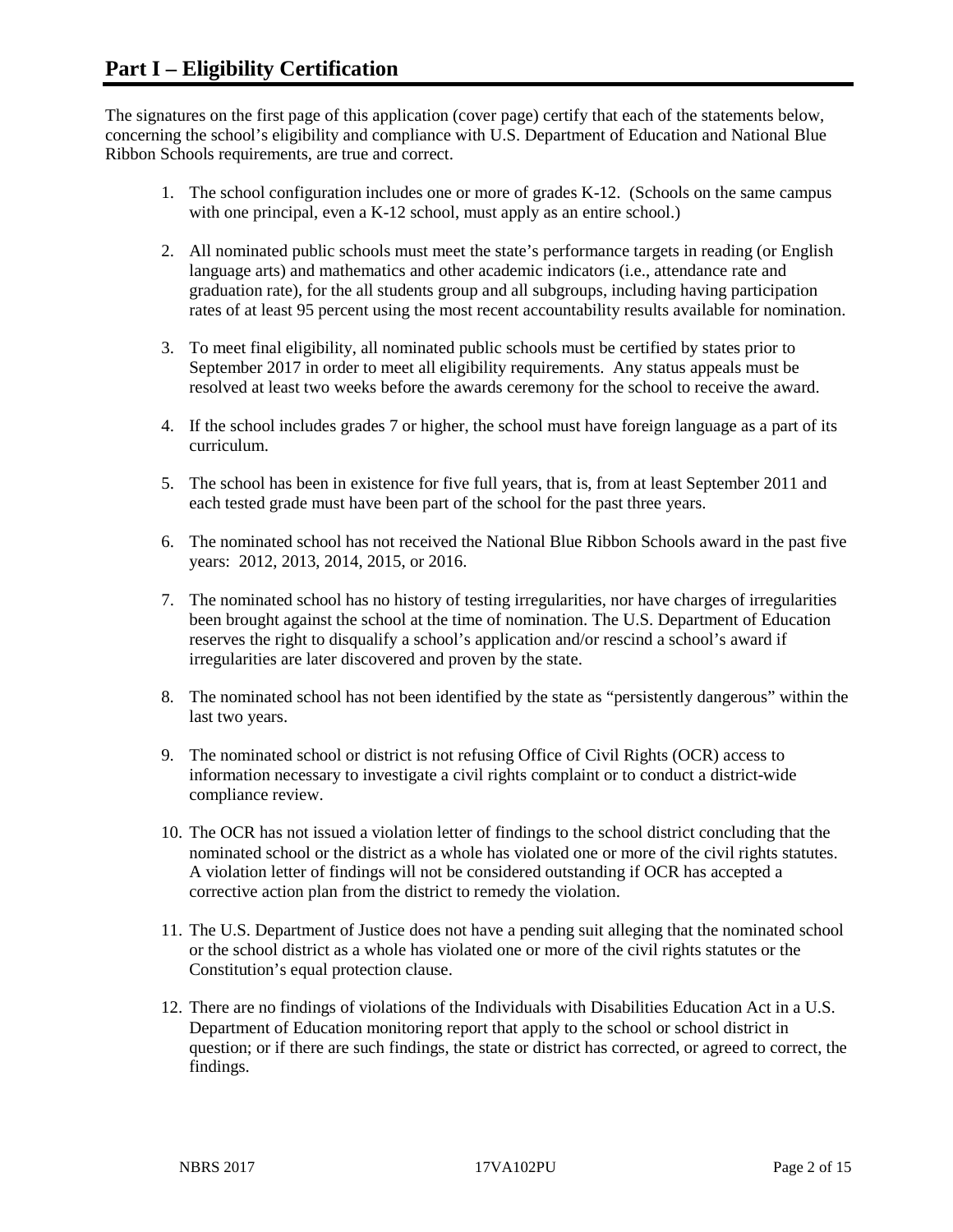# **PART II - DEMOGRAPHIC DATA**

#### **Data should be provided for the most recent school year (2016-2017) unless otherwise stated.**

#### **DISTRICT**

1. Number of schools in the district  $\frac{57}{2}$  Elementary schools (includes K-8) (per district designation): 15 Middle/Junior high schools 15 High schools 3 K-12 schools

90 TOTAL

**SCHOOL** (To be completed by all schools)

- 2. Category that best describes the area where the school is located:
	- [] Urban or large central city [ ] Suburban with characteristics typical of an urban area [X] Suburban [ ] Small city or town in a rural area [ ] Rural
- 3. Number of students as of October 1, 2016 enrolled at each grade level or its equivalent in applying school:

| Grade                           | # of         | # of Females | <b>Grade Total</b> |
|---------------------------------|--------------|--------------|--------------------|
|                                 | <b>Males</b> |              |                    |
| <b>PreK</b>                     | 0            | $\theta$     | 0                  |
| K                               | 41           | 37           | 78                 |
| 1                               | 43           | 31           | 74                 |
| $\overline{2}$                  | 44           | 42           | 86                 |
| 3                               | 41           | 39           | 80                 |
| 4                               | 50           | 46           | 96                 |
| 5                               | 39           | 35           | 74                 |
| 6                               | 0            | 0            | 0                  |
| 7                               | 0            | 0            | 0                  |
| 8                               | 0            | 0            | 0                  |
| 9                               | 0            | 0            | 0                  |
| 10                              | $\theta$     | 0            | 0                  |
| 11                              | 0            | 0            | $\mathbf{\Omega}$  |
| 12 or higher                    | 0            | 0            | 0                  |
| <b>Total</b><br><b>Students</b> | 258          | 230          | 488                |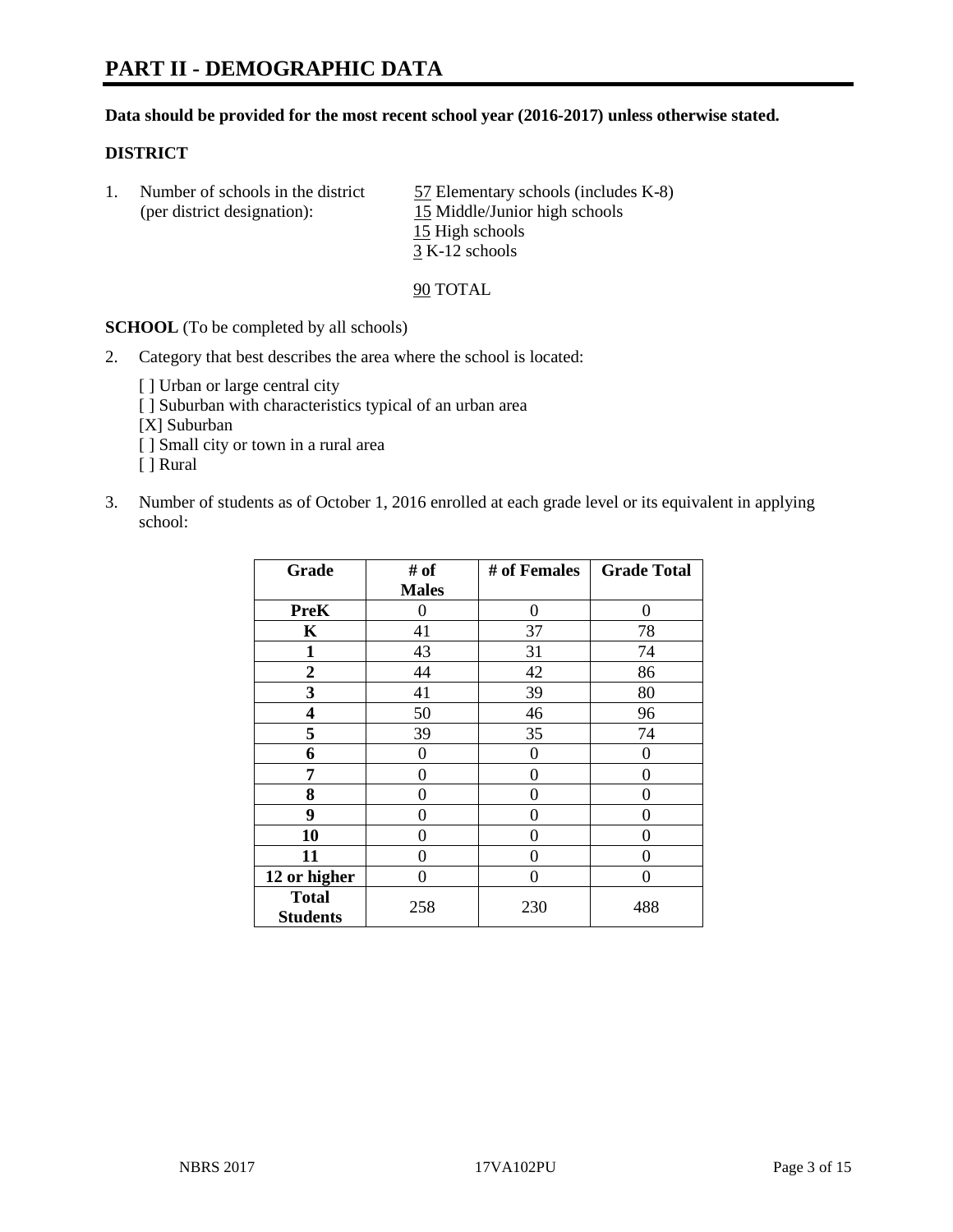4. Racial/ethnic composition of  $1\%$  American Indian or Alaska Native the school: 5 % Asian

 % Black or African American % Hispanic or Latino % Native Hawaiian or Other Pacific Islander 78 % White % Two or more races **100 % Total**

(Only these seven standard categories should be used to report the racial/ethnic composition of your school. The Final Guidance on Maintaining, Collecting, and Reporting Racial and Ethnic Data to the U.S. Department of Education published in the October 19, 2007 *Federal Register* provides definitions for each of the seven categories.)

5. Student turnover, or mobility rate, during the 2015 – 2016 school year: 10%

This rate should be calculated using the grid below. The answer to (6) is the mobility rate.

| <b>Steps For Determining Mobility Rate</b>         | Answer |  |
|----------------------------------------------------|--------|--|
| (1) Number of students who transferred to          |        |  |
| the school after October 1, 2015 until the         | 35     |  |
| end of the 2015-2016 school year                   |        |  |
| (2) Number of students who transferred             |        |  |
| <i>from</i> the school after October 1, 2015 until | 13     |  |
| the end of the 2015-2016 school year               |        |  |
| (3) Total of all transferred students [sum of      | 48     |  |
| rows $(1)$ and $(2)$ ]                             |        |  |
| (4) Total number of students in the school as      | 490    |  |
| of October 1, 2015                                 |        |  |
| (5) Total transferred students in row (3)          | 0.098  |  |
| divided by total students in row (4)               |        |  |
| $(6)$ Amount in row $(5)$ multiplied by 100        | 10     |  |

6. English Language Learners (ELL) in the school:  $6\%$ 

31 Total number ELL

Specify each non-English language represented in the school (separate languages by commas): Spanish, Arabic, Danjabi, Vietnamese, Tagalong, Ukrainian, Chinese Mandarin, German, Hindi.

- 7. Students eligible for free/reduced-priced meals: 10 % Total number students who qualify: 51
- 8. Students receiving special education services: 8 %

64 Total number of students served

Indicate below the number of students with disabilities according to conditions designated in the Individuals with Disabilities Education Act. Do not add additional conditions. It is possible that students may be classified in more than one condition.

| 5 Autism                              | $\underline{0}$ Orthopedic Impairment   |
|---------------------------------------|-----------------------------------------|
| 0 Deafness                            | 12 Other Health Impaired                |
| 0 Deaf-Blindness                      | 1 Specific Learning Disability          |
| 5 Emotional Disturbance               | 19 Speech or Language Impairment        |
| $\underline{0}$ Hearing Impairment    | 0 Traumatic Brain Injury                |
| 1 Mental Retardation                  | 0 Visual Impairment Including Blindness |
| $\underline{0}$ Multiple Disabilities | 5 Developmentally Delayed               |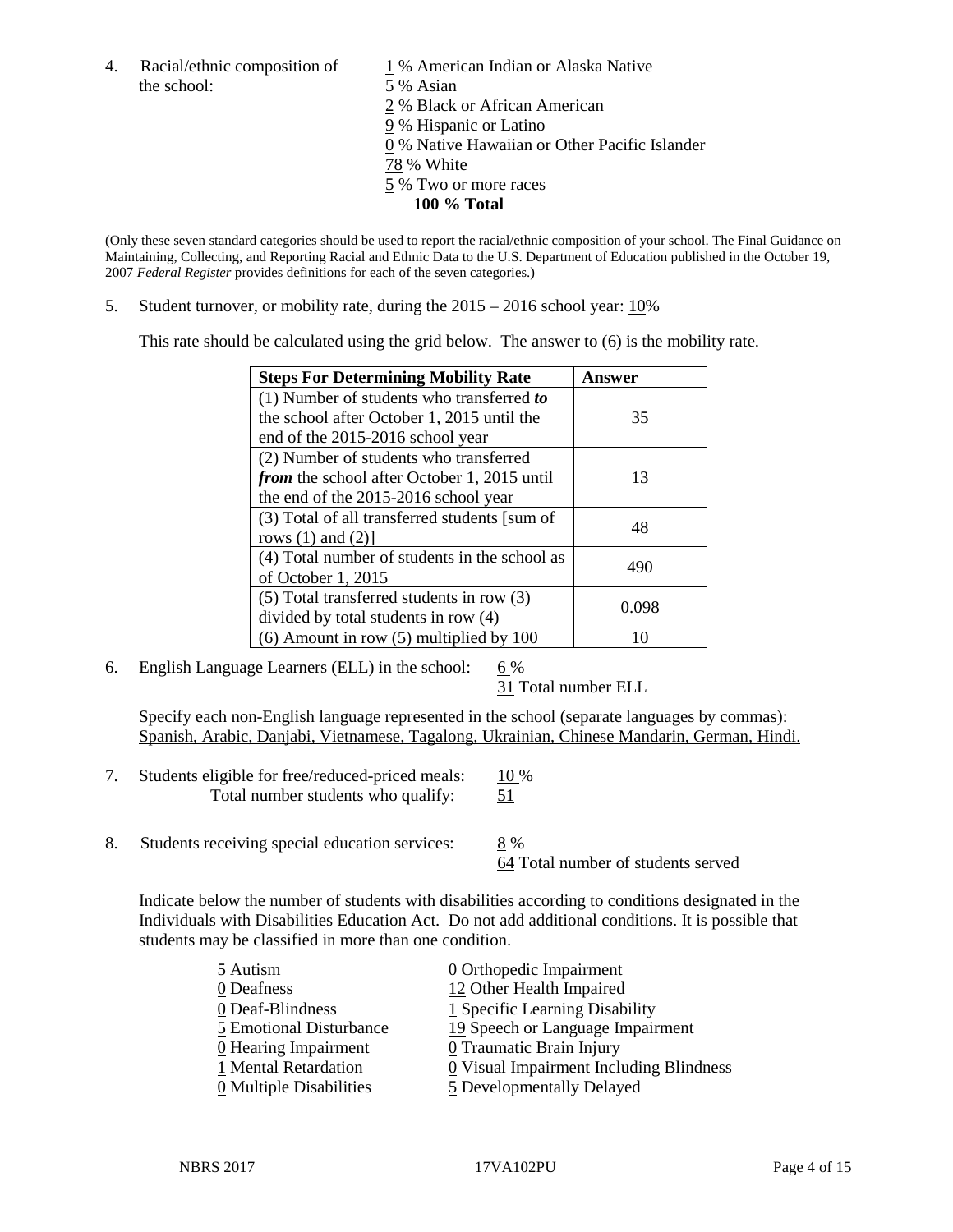- 9. Number of years the principal has been in her/his position at this school: 5
- 10. Use Full-Time Equivalents (FTEs), rounded to nearest whole numeral, to indicate the number of school staff in each of the categories below:

|                                        | <b>Number of Staff</b> |
|----------------------------------------|------------------------|
| Administrators                         |                        |
| Classroom teachers including those     |                        |
| teaching high school specialty         | 21                     |
| subjects                               |                        |
| Resource teachers/specialists/coaches  |                        |
| e.g., reading, math, science, special  | 16                     |
| education, enrichment, technology,     |                        |
| art, music, physical education, etc.   |                        |
| Paraprofessionals under the            |                        |
| supervision of a licensed professional | 14                     |
| supporting single, group, or classroom |                        |
| students.                              |                        |
| Student support personnel              |                        |
| e.g., guidance counselors, behavior    |                        |
| interventionists, mental/physical      |                        |
| health service providers,              | 7                      |
| psychologists, family engagement       |                        |
| liaisons, career/college attainment    |                        |
| coaches, etc.                          |                        |

- 11. Average student-classroom teacher ratio, that is, the number of students in the school divided by the FTE of classroom teachers, e.g.,  $22:1$   $23:1$
- 12. Show daily student attendance rates. Only high schools need to supply yearly graduation rates.

| <b>Required Information</b> | 2015-2016 | $2014 - 2015$ | 2013-2014 | 2012-2013 | 2011-2012 |
|-----------------------------|-----------|---------------|-----------|-----------|-----------|
| Daily student attendance    | 96%       | 96%           | 96%       | 97%       | 97%       |
| High school graduation rate | $0\%$     | 0%            | 0%        | 9%        | 0%        |

#### 13. **For high schools only, that is, schools ending in grade 12 or higher.**

Show percentages to indicate the post-secondary status of students who graduated in Spring 2016.

| <b>Post-Secondary Status</b>                  |    |
|-----------------------------------------------|----|
| Graduating class size                         |    |
| Enrolled in a 4-year college or university    | 0% |
| Enrolled in a community college               | 0% |
| Enrolled in career/technical training program | 0% |
| Found employment                              | 0% |
| Joined the military or other public service   | 0% |
| Other                                         | በ% |

14. Indicate whether your school has previously received a National Blue Ribbon Schools award.  $Yes$  No  $X$ 

If yes, select the year in which your school received the award.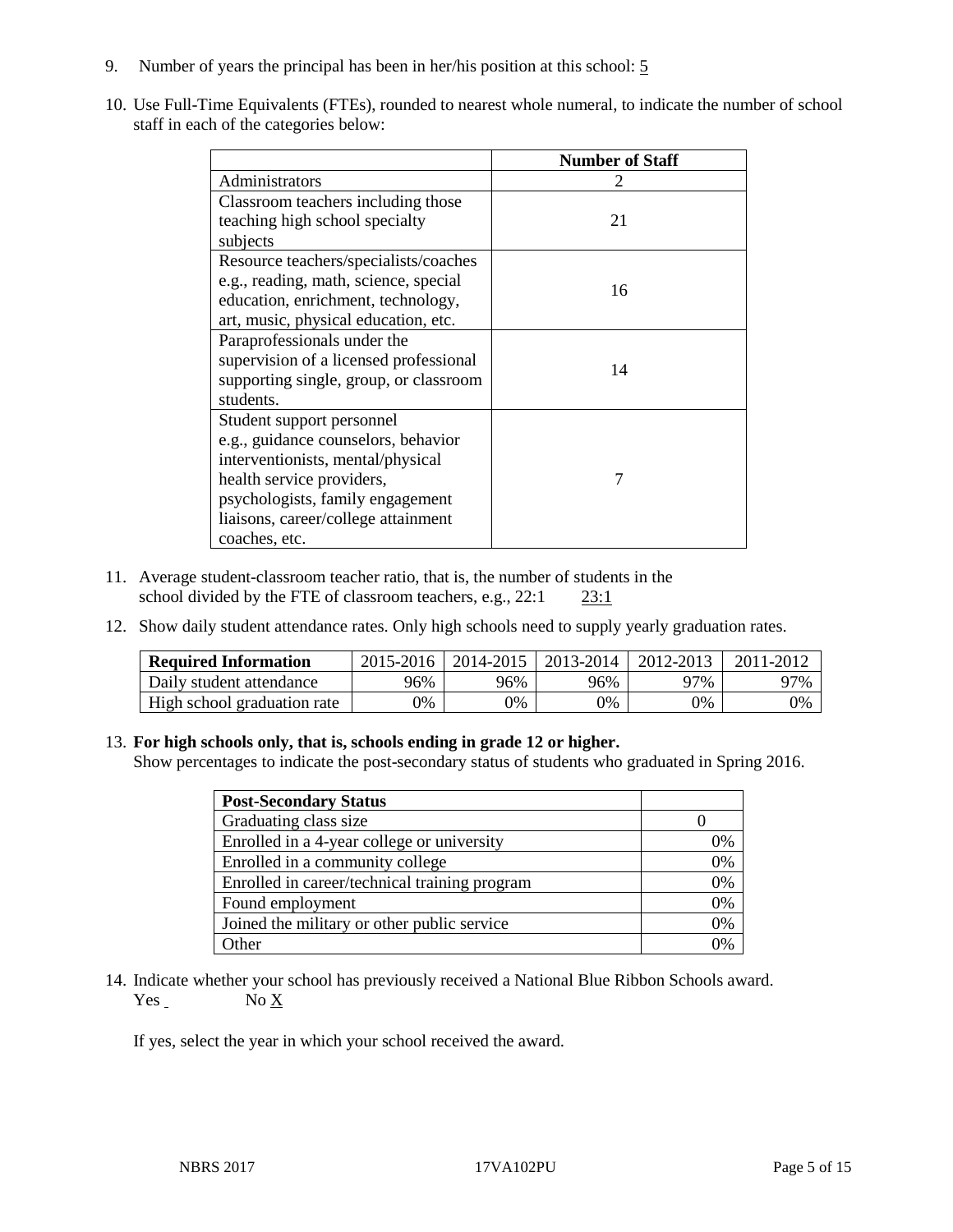15. In a couple of sentences, provide the school's mission or vision statement.

Emerick nurtures enthusiastic learners through an authentic learning environment. Emerick is committed to developing productive problem solvers in the 21st century, who can navigate success and failures in their real world.

16. **For public schools only**, if the school is a magnet, charter, or choice school, explain how students are chosen to attend.

In Loudoun County Public Schools 56 Elementary Schools offer open enrollment. This process begins April 1st each year. Any student living in Loudoun can request special permission to attend any of the Loudoun County Schools. Once students apply, if there is room available, they receive permission to attend Emerick. Last year, 62 students outside the Emerick attendance zone were accepted.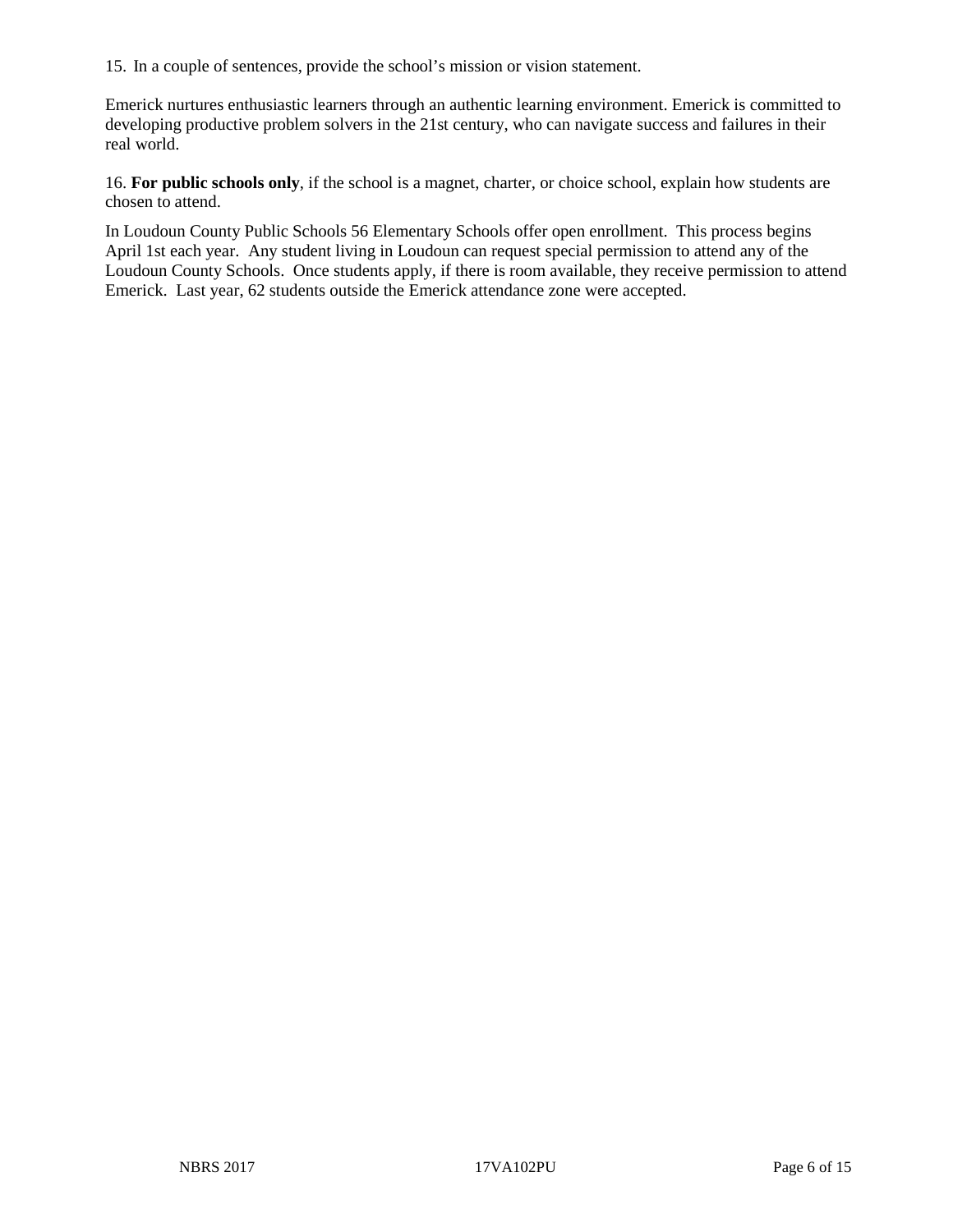# **PART III – SUMMARY**

Emerick Elementary has a rich history in Loudoun County, VA, one of the fastest growing counties in the nation. Thirty schools have been built in the county since the 1960s and Emerick was one of the first. Emerick started out as Purcellville School in 1923 in the building across the street from where it now stands. The new building was completed in May 1967; the students walked their books and desks into the new school building which was named after the first Superintendent of Loudoun County Public Schools, Oscar Emerick. When the school opened, it had students in first through seventh grades in 18 classrooms. In 1997, a new wing, to include a library, computer lab, gymnasium and eight additional classrooms were added to the school. Emerick is now entering its 50th year.

Loudoun County Public Schools offers open enrollment in 56 of its elementary schools. This process begins April 1st each year. Any student living in the county can request special permission to attend any of the elementary schools in Loudoun County Public School. Once students apply, if there is room available, they receive permission to attend Emerick. Last year, 62 students outside of the Emerick attendance zone were accepted.

At Emerick, academic excellence is a priority. For the past three years our Virginia Standards of Learning scores have been at 90% or higher for each core subject tested. In 2016, our scores were 97% percent or higher in each of the core subjects. Emerick won the Virginia Board of Education Excellence Award in 2009, 2012, 2014, 2015 and 2016. Schools that have won this award have met all state and federal accountability benchmarks for at least 2 consecutive years and have made significant progress toward goals for increased student achievement and expanded educational opportunities.

Our success is attributed to the dedicated faculty and staff at Emerick Elementary. Recently our staff created our new vision statement:"Emerick nurtures enthusiastic learners through an authentic learning environment. Emerick is committed to developing productive problem solvers in the 21st century, who can navigate success and failures in their real world."

As a staff, we are committed to uphold our vision and create life-long learners. Eighty-one percent of our teachers have master's degrees. Ninety-one percent of our staff is trained on Project Based Learning from the Buck Institute. Our teachers use the knowledge gained to promote 21st -century skills. We embrace project-based learning opportunities while providing the necessary skills to learn the grade level standards. Our school is committed to teaching the whole child by providing a well-rounded education. Students in all grades participate in project-based learning, allowing students to develop intellectually and emotionally as they tackl real-world scenarios, challenges and problems. The creative-thinking process is nurtured and developed as a problem solving tool that helps students be responsible for their own thinking. We offer numerous after school activities that include a wide variety of opportunities from sports to crafting to computer coding, robotics, Legos, Odyssey of the Mind and environmental classes.

Emerick has a committed and active Parent Teacher Organization (PTO) which helps to provide an added level of excellence and extracurricular education through parental and community involvement. The PTO is currently funding and coordinating the building of an outdoor classroom to provide another level of handson education for our students. The classroom will have an interactive whiteboard and seating for a whole class of students. This space will be used to study compost, plants, habitats, butterflies, and many other standard-based learning initiatives. The PTO organizes many events to support community building throughout the school year including a movie night, BINGO, a school dance, a Cornhole tournament, a talent show, a Pi Day/math celebration, a spaghetti dinner, an annual Fun Run, Muffins with Mom, Donuts with Dad, a used book sale, a silent auction and a family craft night. For the past nine years, our school has challenged the elementary school in the next town to a staff volleyball game. The towns meet at a local high school for the game and students cheer for the staff of their elementary schools as they compete for bragging rights in the year ahead. This event creates a sense of school pride, teamwork, and community collaboration.

Emerick typifies the characteristics of a Blue Ribbon school. Although our test scores demonstrates our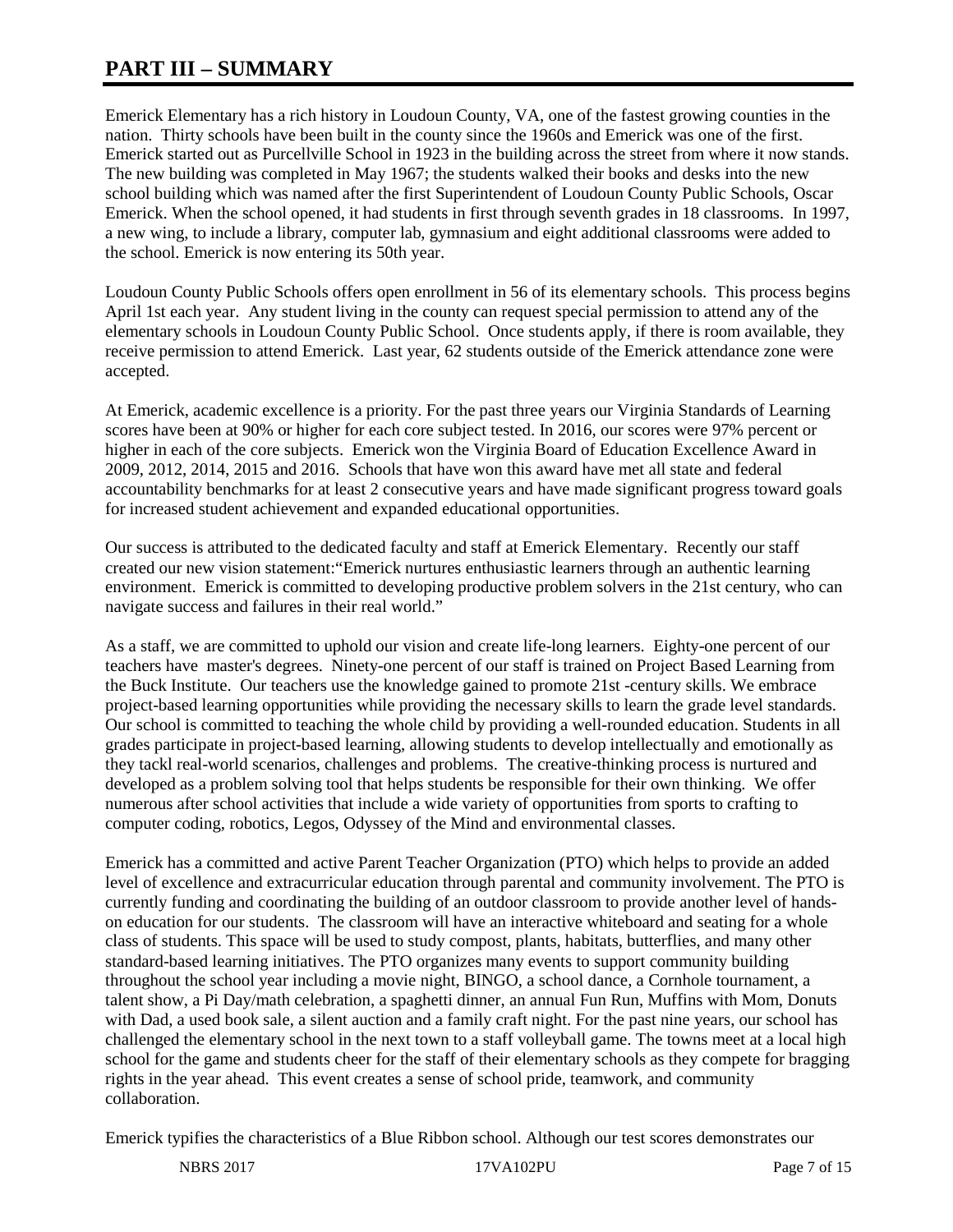excellence, what makes Emerick extraordinary, is our ability to excel academically in a caring community that fosters that hard work pays off. Emerick guards, cultivates, and teaches its students, supports and elevates its faculty and staff, and embraces its families and the community. These characteristics ensure that today's learners are tomorrow's leaders.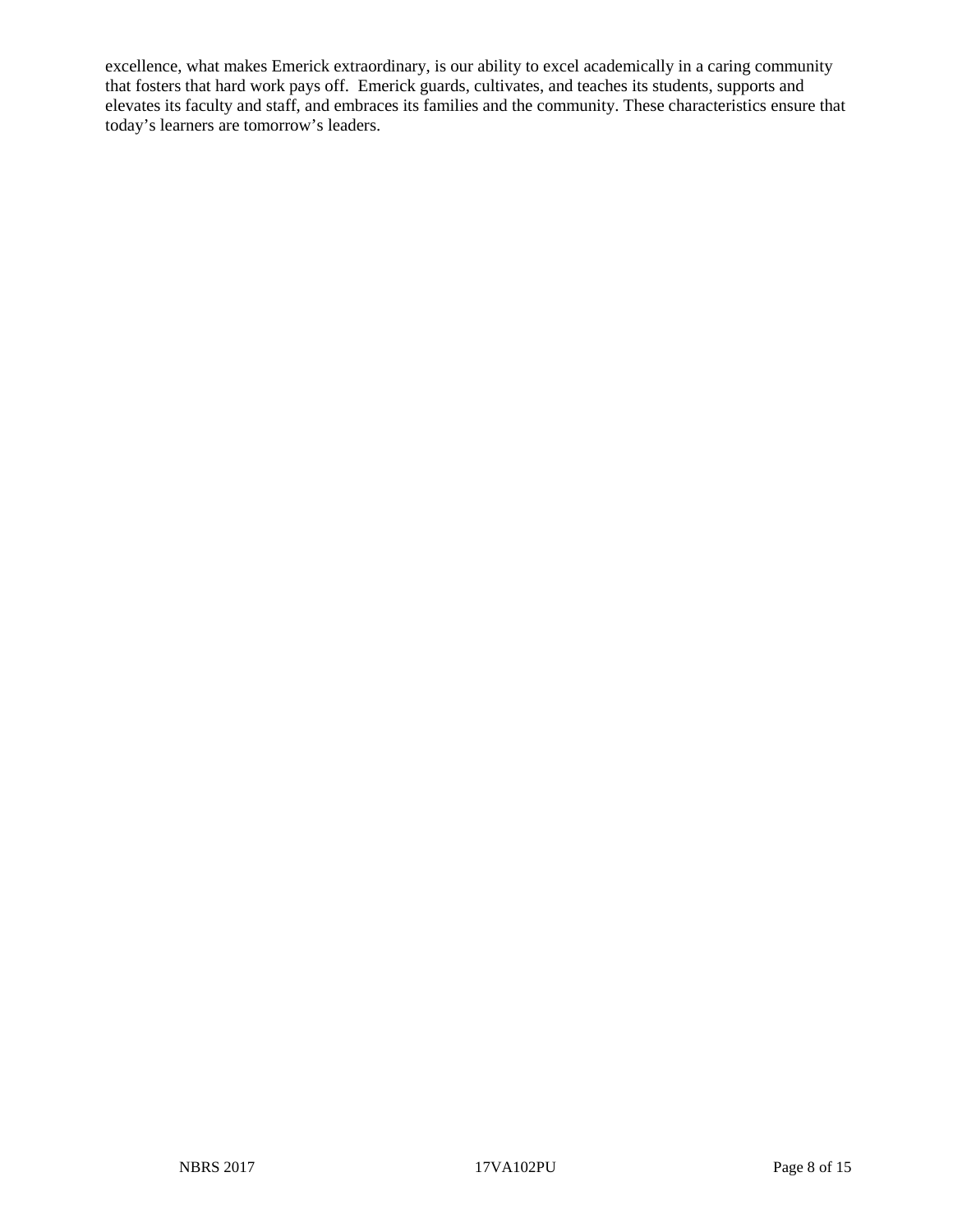# **1. Core Curriculum:**

Reading: Our goal is to teach all students how to read, write, listen, think and respond to text so that they become independent lifelong learners and confident citizens of the 21st century. We strive to ensure that all students become independent readers and share a love for reading. This is accomplished in various ways. Utilizing our literacy framework, teachers participate in a balanced, multi-approach to instruction to ensure that we meet the needs of varied learners. The essential components of reading and writing are integrated in a comprehensive structure that includes: reading workshop, writing workshop, independent reading, shared reading, interactive read-aloud, guided reading, and word study. Our teachers incorporate various instructional practices that immerse students in an information rich environment that engages them in the reciprocity of reading and writing. Teachers differentiate reading instruction based on the skills and abilities of each student. Writing is also an integral part of the day engaging student reflection, thought, analysis, and research.

Math: Our goal is to ensure all students not only know how to work math computations and problems, but understand the various ways to communicate their answer. Students are encouraged to make connections with other mathematical topics as well as to use real world exploration. We embed our standards in everyday instruction to develop creative problem solvers. All teachers create and use pre- and post-tests to assess all students and to create modules that meet the needs of students either to remediate or to enrich. Teachers conduct small flexible groups to provide intervention and enrichment. Technology is woven into the daily math instruction through the use of I-Ready, interactive math lessons, Reflex Math, Xtra Math, Hour of Code and Skills Navigator.

Science: Our objective focuses on exploration and experimentation. STEM projects encourage students to think scientifically. Students are encouraged to use both digital and hands-on experiments to build a better understanding of the content. With the use of the scientific method, students can intelligently predict and analyze results through our annual school wide science fair which also includes a science night where arborists, meteorologists, and NASA personnel come and conduct hands-on experiments. Each student receives a "passport" to travel through the science maze. The school also created and maintains a "meadow" that sows the seeds of success through teaching our students the benefits of exploring and preserving our environment. The meadow provides a lens into the complexity of the everyday world that coincides with our standards of learning. Students study the migration route of the monarch butterfly as our school is along the primary north and south route for their migration. We believe our high-achievement scores in science are due to the daily real-world applications provided in our classrooms.

Social Studies: Our curriculum stays current with all state standards and updates. Our students often work with primary documents allowing for more authentic learning. We have integrated field trips to Mount Vernon, a historical one-room schoolhouse in Waterford, VA, Gunston Hall, and Jamestown that reinforce the actuality of our history. The Jamestown/Yorktown foundation visits our 2nd and 4th grade classrooms annually and shows us artifacts from the time period of our early Virginians. We utilize Scholastic News for current events, encourage authentic non-fiction reading, and participate in the annual Geography Bee.

One of our greatest achievements over the past three years has been the implementation of Project Based Learning. We are proud to say that 91% of our staff has been trained and completed the 3-day workshop, PBL101, offered through the Buck Institute during the summer months. Project Based Learning is a teaching method which students gain knowledge and skills by working for an extended period of time to investigate and respond to an authentic, engaging, and complex questions, problems or challenges. These real-world applications have empowered students to think critically and creatively in all subject areas as well as to work and collaborate effectively with their peers.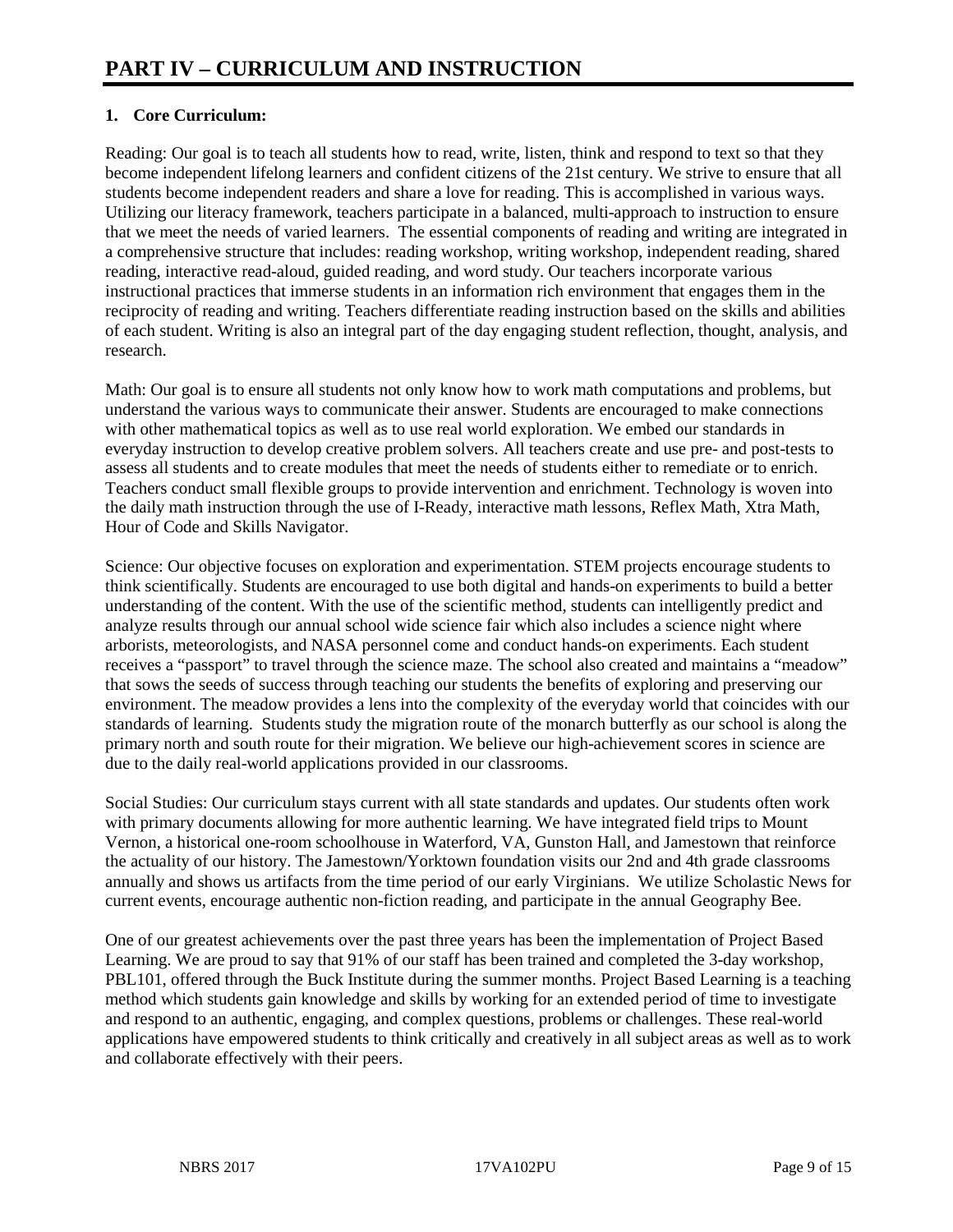#### **2. Other Curriculum Areas:**

Emerick students participate in Music, Library, Art, PE, SEARCH, and Computer Lab weekly.

The physical education specialist teaches physical education exercises for thirty minutes to each class for three days a week. . For the other two days during the week, the classroom teacher instructs students using game activities as they are implemented by the physical education teacher and online programs such as GoNoodle and Adventure to Fitness. Our students have the opportunity to participate in a morning and afternoon running club. Our P.E. specialist is the leader of the Health and Wellness committee that plans various events throughout the year such as: Get up and Go Week, Run around the World, Sportsmanship Day, the Staff vs. 5th Grade Volleyball Game, and the Staff vs. Round Hill Elementary Volleyball game. Emerick students and staff are committed to a life filled with fitness and nutrition.

Our musical activities in Loudoun County center around four general areas: singing, playing instruments, listening and moving. Students in first through fifth grades receive two thirty minute periods of music per week. Music at Emerick provides connections from the core curriculum to the music field. Staff work closely with the teachers to integrate instruction. Students in second grade connect the citizenship curriculum to a performance of caring for others with a food drive. All fifth graders participate in a Jr. Musical production, which is performed at the local high school auditorium.

All students in first to fifth grades have art once a week for 55 minutes. Students are encouraged to think, question and experiment. Through art, the students also experience art history and various cultures are studied in the classroom. Students create props for the fifth grade musical and a Cartouche using the hieroglyphics they learned about in second grade. The Art instructor holds various Art Nights where families are invited to engage in an art lesson together. Students in fourth and fifth grade have the opportunity to show off their art by creating the cover for the yearbook and the shirt for our annual Fun Run. Student's art from all grade levels has been showcased at the LCPS administration office and at the county Art Night. The art instructor's goal is to make art a place where all students will succeed creatively.

Emerick is in a suburb of Washington DC and has a diverse group of students. Until recently, Loudoun County offered foreign language instruction in the K-5 classrooms; however, this has recently been eliminated due to budget constraints. Emerick has continued to offer foreign language studies to our students through the software program Imagine Learning Spanish. We have several bilingual teachers on staff who are able to aid our families that do not speak fluent English. We are fortunate to have a full time ELL specialist on staff and our program is full immersion. We foster learning of other cultures through our Virginia state curriculum. In addition, Emerick holds a Holidays Around the World event every December to allow students and families to share their cultures with their Emerick community.

The Librarian strives to incorporate library standards into the core curriculum by teaching research skills, comprehension strategies, and inferencing skills. She has gathered books to supplement the curriculum and support the learning in the classroom. Our SEARCH teacher also helps to enrich learning at our school. The Loudoun County SEARCH program focuses on thinking skills and is designed to foster a classroom environment that encourages students to develop an excitement for learning and discovery. SEARCH teachers to stimulate curiosity, practice problem solving strategies, incorporate cooperative learning activities, provide opportunities for students to use higher level thinking skills, and to identify students with exceptional ability.

Technology continues to grow daily. Emerick has over 250 computer devices for student use and we also promote the Bring Your Own Technology to school program. Teachers have ActiView for every classroom as well as a wealth of great computer programs to support their teaching. The 3D printer is used daily to challenge students. At Emerick we have a full time Technology Resource Teacher who co-teaches with classroom teachers to integrate technology into daily instruction.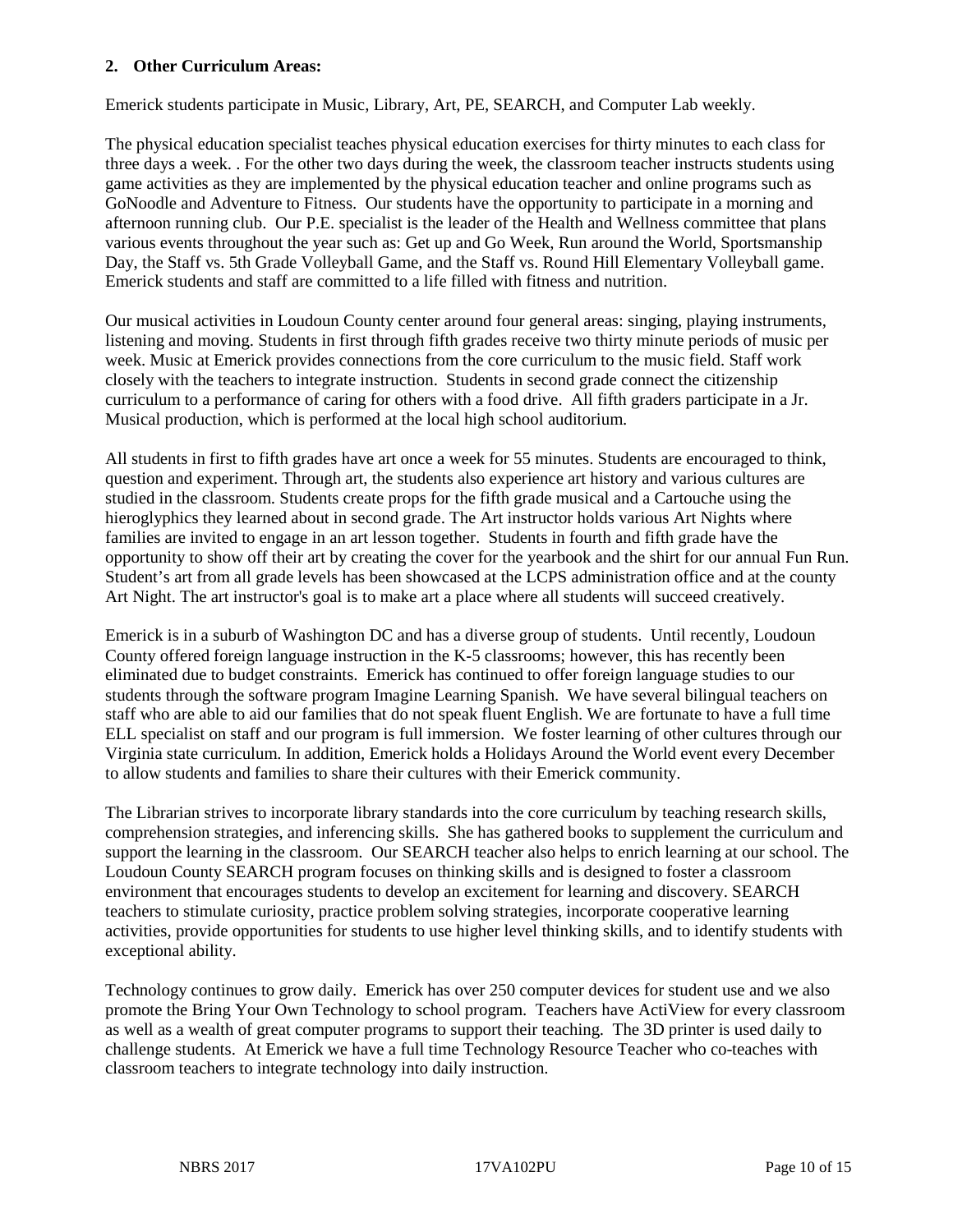#### **3. Instructional Methods, Interventions, and Assessments:**

At Emerick, we always try to stay current with best practices. We get involved in new initiatives and are always willing to pilot new ideas. This requires, training over the summer, blogging over the summer and preparing for a new school year well before it happens. Every year, instruction at Emerick is different. When we discover something better that works, we feel that it is our job to introduce it.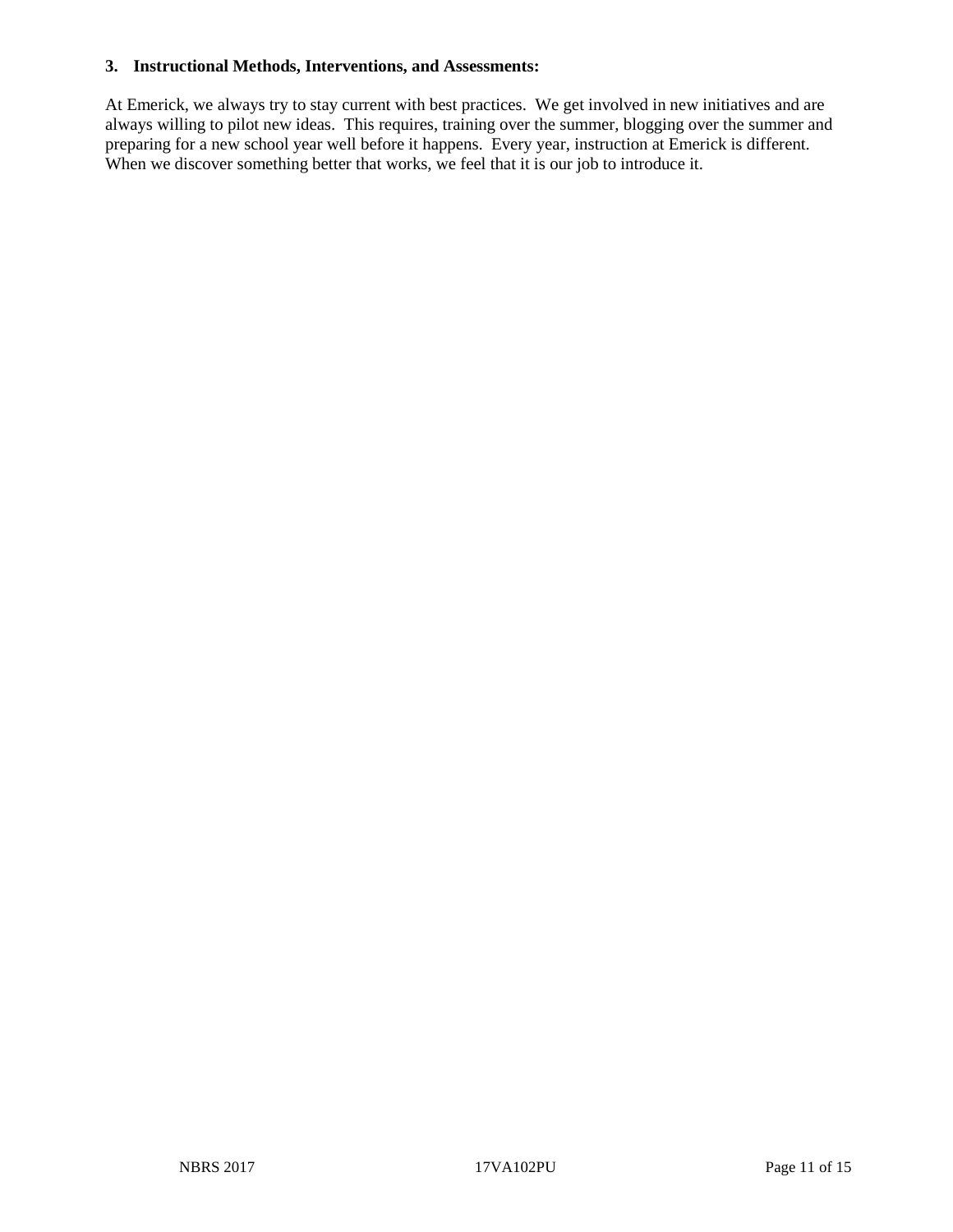# **1. School Climate/Culture:**

Emerick Elementary, where Eagles soar! This is what our teachers, students, staff and families believe and experience on a daily basis. We provide a learning and living climate that sets our children up for success. Our teachers, staff and families encourage and support our students through a multitude of engaging activities, making Emerick a place all of us want to be. Every day, every student and anyone who walks through our doors is greeted by a minimum of three smiling adults on theas a way to start their day. Soon after, music begins to fill the halls as students go off to jogging club, breakfast club or to meet with different teachers throughout the building. In the halls, you often hear students and staff discussing the results of last night's game, the school play or other personal activities the students share with us. Our children are motivated to come to school and celebrate being a part of our community for many reasons.

Every morning, our student reporters announce accomplishments such as an Odyssey of the Mind Competition win, spirit days, class PBIS awards, or AR winners, along with the weather and other news on our student-run morning news show. They are then greeted by our volunteer Watch DOG dad of the day. The kids eagerly wait for the chance to work with the Watch DOG volunteer or at least to get his "high five" as they pass in the hallway. Not only do teachers and administrators welcome these volunteers into the school, but the students have come to expect them and recruit their dads to participate because they want their families to be part of their school day.

Our teachers and staff teach with a positive attitude and enthusiasm. Our students know that all of the adults at Emerick know and care about them. This is evidenced by the way students are greeted, supported and celebrated throughout lessons, after school activities and conferences. Our teachers and support staff are trained together, participate in team building activities together and are recognized together. Our teachers co-teach with specialists, resource teachers and assistants in a way that conveys the message to the students and community that "we are all in this together."

The administrators, teachers, students and families are invested in our school. They come to Emerick not just to learn, but to be successful at meeting high standards, engage in hands-on activities that reach beyond the prescribed curriculum such as PBL and STEM days. Our staff and our students are held to high standards that they don't simply reach, they soar above them.

## **2. Engaging Families and Community:**

Emerick faculty and staff truly believe that school, family, and community relationships have played an integral role in the academic success that our school has enjoyed. Our partnerships with families and businesses have made Emerick Elementary School a true community school that has become a highly sought after learning institution.

Our PTO is actively involved in our school. The administration and the PTO have an active dialogue about the events that are needed and wanted at the school. Our parents are encouraged, empowered and welcomed to have honest conversations with us about what is working and what isn't. Together, we host numerous events for our faculty and families throughout the school year. Doughnuts for Dads and Muffins for Moms are two big annual events bringing well over 400 parents to the school. These are great opportunities for parents to be with their children in the school and to be a part of the Emerick community. Our PTO hosts a Cornhole tournament, an outdoor movie night, and a parent-run after school enrichment program. The school runs a popular field day, and project based learning projects for which we ask for parent input. Classroom volunteers are an integral part of each classroom and the library relies on parents for their help as well. We hope that all of these opportunities allow our parents to feel welcomed and involved with our school. In turn, parental involvement in school increases their support of the academic expectations that we have for home.

Emerick is a "community" school. Along with parent involvement, we also have business partnerships and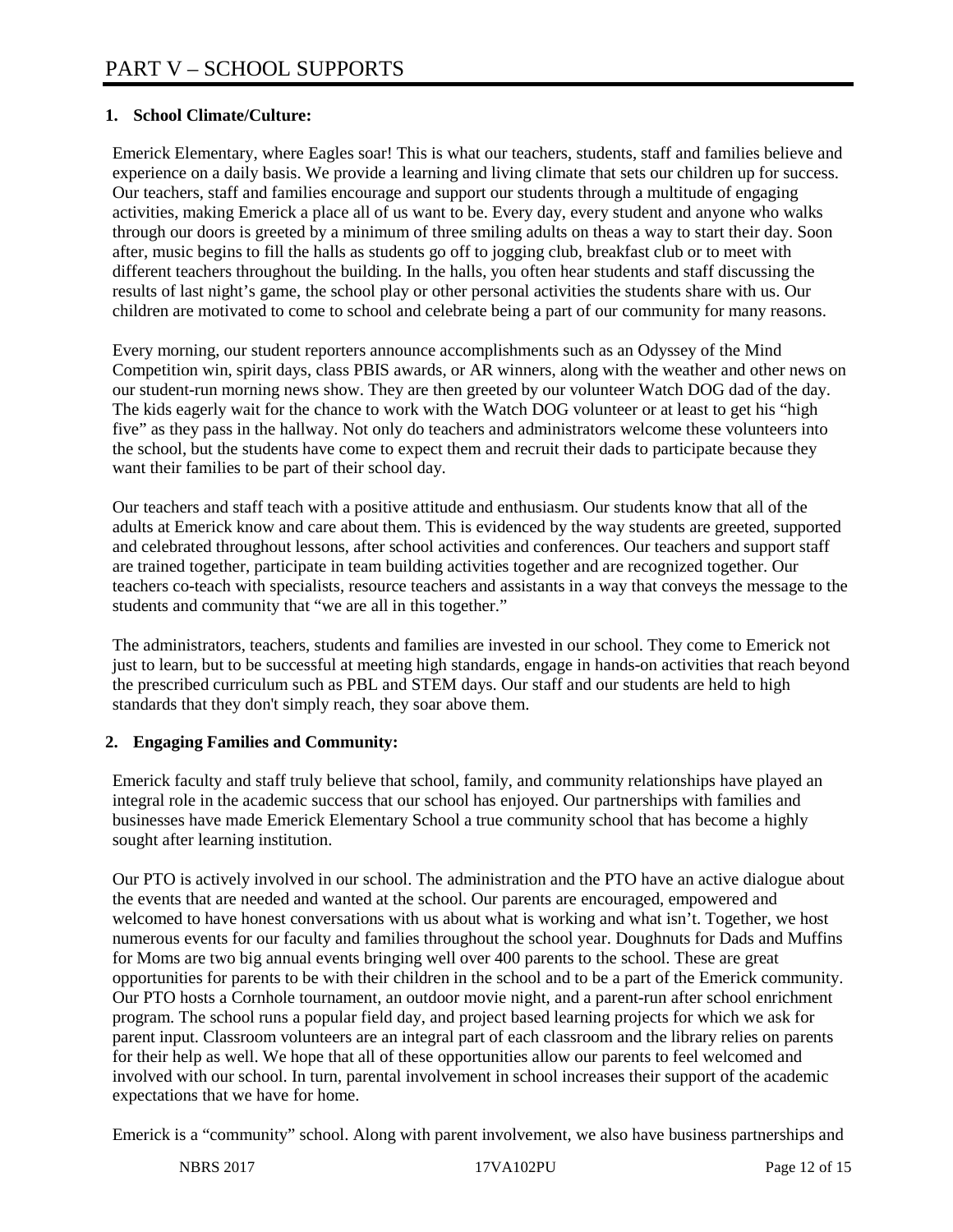their involvement. Last year, our fifth graders worked with a local horticulturalist on a project to stop erosion on our front steps. We participate in the Pizza Hut Book It program and often get donations from local grocery stores to help families in need. As much as the community gives to the students at Emerick, our students give back to the community as well. Our student council votes on different ways to give back each year. They have supported a local project called Sweats for Vets, collected items for the local animal shelter, and have done numerous food drives for our local food bank.

Emerick hosts families for a grandparent's lunch, a September 11th ceremony, a Veteran's Day breakfast, and a volunteer breakfast (our parents log over 1,000 hours each month). We also participate in the Watch DOG program. Everything that happens at Emerick is clearly communicated through the PTO's Facebook page, our website, Twitter, Connect E. messages, and monthly newsletters. Communication is the key for these relationships to continue to grow and for our students to thrive.

## **3. Professional Development:**

The instructional staff at Emerick Elementary continually takes advantage of numerous professional development opportunities. The staff is dedicated to staying abreast of new educational approaches to enhance classroom learning and improve school wide performance. It is a common practice for acquired knowledge to be shared among grade levels and with faculty members to strengthen instructional techniques.

Teachers and administrators regularly communicate and collaborate on professional development. Funds and classroom substitutes are provided so teachers can attend conferences and grade level teams often receive training together. The principal strongly promotes summer blogging and book studies so staff can connect with new ideas and increase student achievement. Staff development varies in content to reach students socially, emotionally, and educationally. CPR and diabetes training is available to staff to ensure students are safe in a medical emergency.

Teachers, students and staff are current in the newest ideas and philosophies in education. Ninety one percent of the Emerick staff is trained in Project Based Learning and attend continuing support for PBL during the school year. Teachers are able to have a voice in school based staff development as they participate in "Choose Your Own Staff Development" technology training sessions. This allows teachers to personally respond with invested interest and learn techniques that meet their individual needs.

On the county level, each staff member at Emerick uses My Learning Plan, a program that posts current staff development opportunities online, onsite, and keeps track of points that may be earned for each class or course taken. Loudoun County Public Schools offers a wide variety of training and courses to keep the staff current on new and ongoing educational programs. Literacy programs such as Readers Workshop by Lucy Calkins is training that third, fourth and fifth grade teachers participate in to develop reading programs with more rigor and higher level thinking skills. Our principal collaborates with other school principals to provide guest speakers on current educational practices. One presenter spoke to several elementary schools about using games and manipulatives to teach math concepts. Each teacher took away many strategies and "hands on" math resources to use in the classroom. Emerick and Loudoun County are committed to providing a variety of professional staff development opportunities to allow staff to use best practices for elementary education in the 21st century classroom.

## **4. School Leadership:**

At Emerick Elementary, we view all members of the school as leaders. The roles people play may be different, but they all have a voice in charting the direction of the school. All staff and several parents sit on the School Improvement Team. They review data documents such as surveys from staff, parents and students, to help guide this plan. Every grade level has a lead teacher who works closely with the principal to meet the different needs of students as well as work on the new initiatives set up by the school or the district. A shared decision model is used to empower teachers and to promote personal involvement in the vision and mission of the school. The principal is committed to student achievement and instructional improvement. Goals are set for each student and administration meets with staff to review data and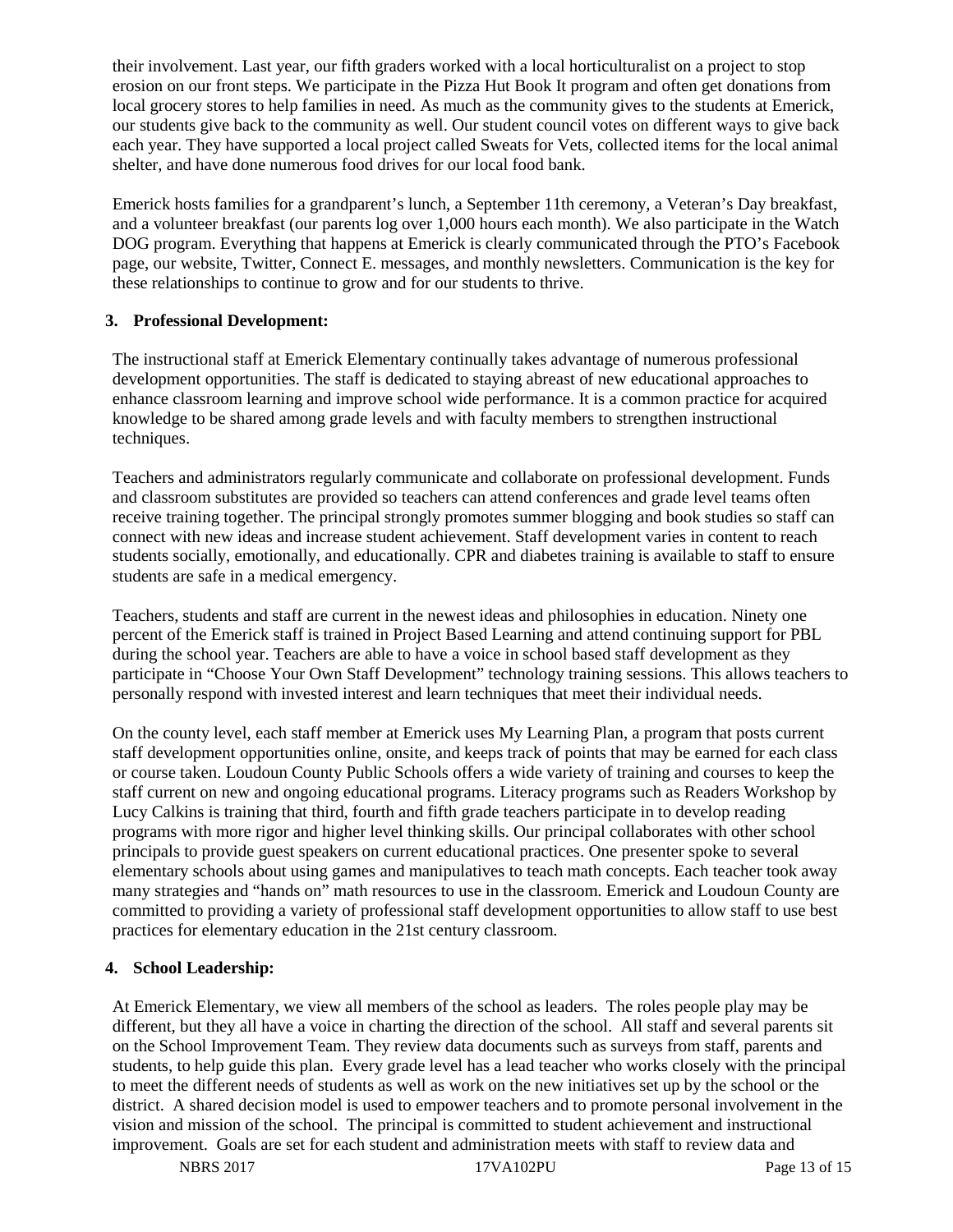progress. Classroom walkthroughs are done on a regular basis with frequent feedback. Both administrators are actively involved with CLT meetings/Data meetings and play an active role in instruction in the classroom. They are visible throughout the building. These bi-weekly meetings are set with a timed agenda and a goal in mind.

The principal believes in voice and choice for staff development. It is not one size fits all. Different staff development workshops may be going on the same day; teachers are encouraged to choose what he/she would really like to learn more about. Learning doesn't stop in June. It continues with a summer blog on different topics and new ideas. Our principal stays on top of new research and is not afraid to try something new. All professional development training that we provide for the staff is aligned directly to what the data shows as an area in which we need to grow.

Overall, our principal loves what she does and she loves the challenge of making a difference for all the students who walk through the doors. No school year has ever looked the same.

"Do the Best You Can... Until You Know Better. Then When You Know Better Do Better." By: Maya Angelou